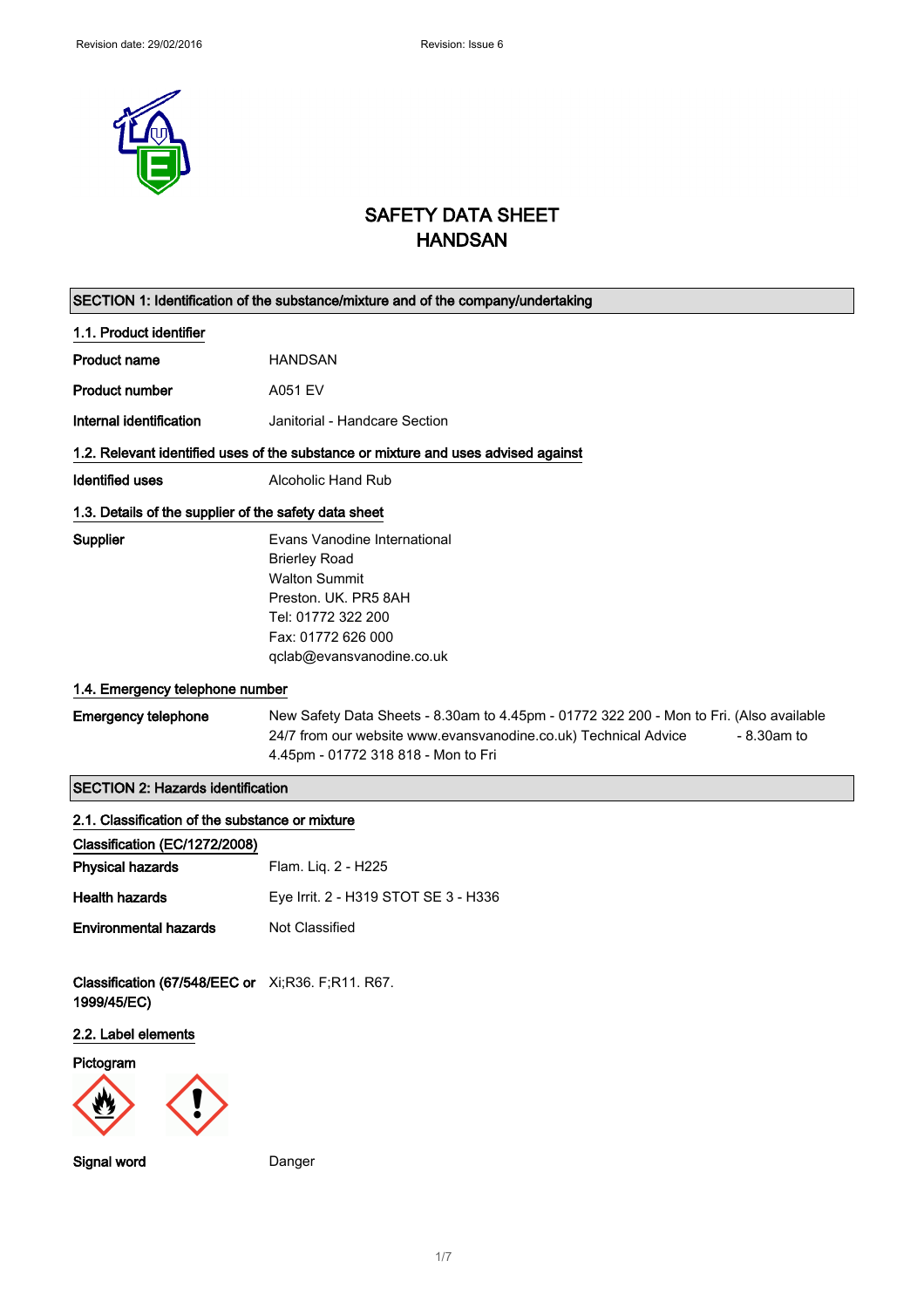| <b>Hazard statements</b>        | H225 Highly flammable liquid and vapour.<br>H319 Causes serious eye irritation.<br>H336 May cause drowsiness or dizziness.                                                                                                                                                                                                                                                                                                                                                                                                                                                                                                                                                                                                                  |
|---------------------------------|---------------------------------------------------------------------------------------------------------------------------------------------------------------------------------------------------------------------------------------------------------------------------------------------------------------------------------------------------------------------------------------------------------------------------------------------------------------------------------------------------------------------------------------------------------------------------------------------------------------------------------------------------------------------------------------------------------------------------------------------|
| <b>Precautionary statements</b> | P102 Keep out of reach of children.<br>P261 Avoid breathing vapours.<br>P210 Keep away from heat, hot surfaces, sparks, open flames and other ignition sources. No<br>smoking.<br>P233 Keep container tightly closed.<br>P301 IF SWALLOWED:<br>P313 Get medical advice/ attention.<br>P305+P351+P338 IF IN EYES: Rinse cautiously with water for several minutes. Remove<br>contact lenses, if present and easy to do. Continue rinsing.<br>P337+P313 If eye irritation persists: Get medical advice/ attention.<br>P370+P378 In case of fire: Use foam, carbon dioxide or dry powder to extinguish.<br>P403+P235 Store in a well-ventilated place. Keep cool.<br>P501 Dispose of contents/ container in accordance with local regulations. |
| Contains                        | PROPAN-2-OL                                                                                                                                                                                                                                                                                                                                                                                                                                                                                                                                                                                                                                                                                                                                 |

### 2.3. Other hazards

This product does not contain any substances classified as PBT or vPvB.

| <b>SECTION 3: Composition/information on ingredients</b>                           |                      |                                           |
|------------------------------------------------------------------------------------|----------------------|-------------------------------------------|
| 3.2. Mixtures                                                                      |                      |                                           |
| <b>PROPAN-2-OL</b>                                                                 |                      | 60-100%                                   |
| CAS number: 67-63-0                                                                | FC number: 200-661-7 | REACH registration number: 01-            |
|                                                                                    |                      | 2119457558-25-xxxx                        |
| <b>Classification</b>                                                              |                      | Classification (67/548/EEC or 1999/45/EC) |
| Flam. Liq. 2 - H225                                                                | F;R11 Xi;R36 R67     |                                           |
| Eye Irrit. 2 - H319                                                                |                      |                                           |
| STOT SE 3 - H336                                                                   |                      |                                           |
| The Full Text for all R-Phrases and Hazard Statements are Displayed in Section 16. |                      |                                           |

| <b>SECTION 4: First aid measures</b><br>4.1. Description of first aid measures |                                                                                                                                                                                                    |
|--------------------------------------------------------------------------------|----------------------------------------------------------------------------------------------------------------------------------------------------------------------------------------------------|
|                                                                                |                                                                                                                                                                                                    |
| Ingestion                                                                      | Do not induce vomiting. Give plenty of water to drink. Get medical attention.                                                                                                                      |
| <b>Skin contact</b>                                                            | Rinse with water.                                                                                                                                                                                  |
| Eye contact                                                                    | Rinse immediately with plenty of water. Remove any contact lenses and open eyelids wide<br>apart. Continue to rinse for at least 15 minutes. Get medical attention if any discomfort<br>continues. |
|                                                                                | 4.2. Most important symptoms and effects, both acute and delayed                                                                                                                                   |

| General information | The severity of the symptoms described will vary dependent on the concentration and the<br>length of exposure. |
|---------------------|----------------------------------------------------------------------------------------------------------------|
| Inhalation          | Vapours may cause drowsiness and dizziness.                                                                    |
| Ingestion           | May cause discomfort if swallowed.                                                                             |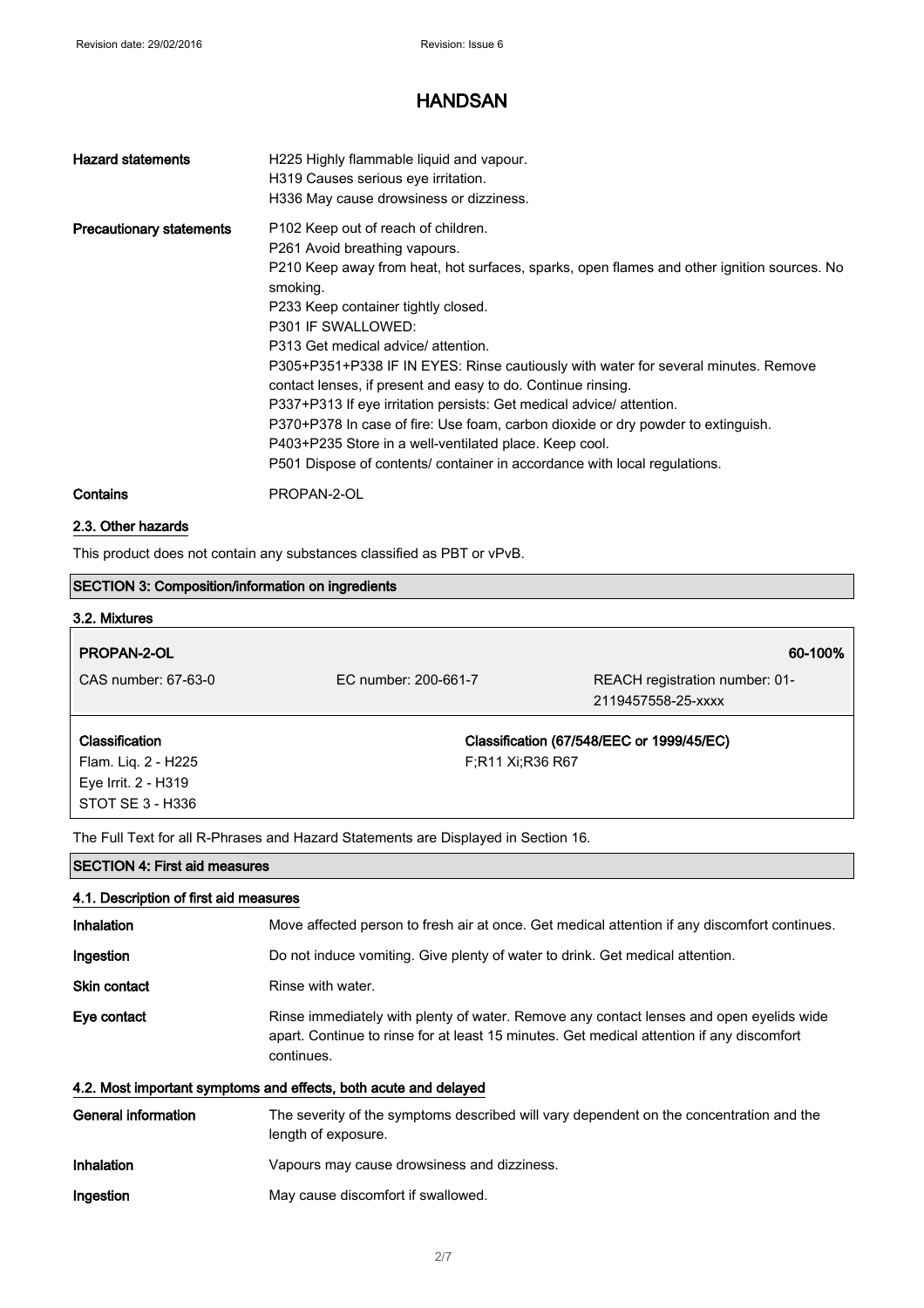| Skin contact                                               | No specific symptoms known. But prolonged or excessively repeated skin contact could lead<br>to removal of natural oils from skin.                                                                                                           |  |  |
|------------------------------------------------------------|----------------------------------------------------------------------------------------------------------------------------------------------------------------------------------------------------------------------------------------------|--|--|
| Eye contact                                                | May cause temporary eye irritation. Prolonged contact may cause redness and/or tearing.                                                                                                                                                      |  |  |
|                                                            | 4.3. Indication of any immediate medical attention and special treatment needed                                                                                                                                                              |  |  |
| Notes for the doctor                                       | Treat symptomatically.                                                                                                                                                                                                                       |  |  |
| <b>SECTION 5: Firefighting measures</b>                    |                                                                                                                                                                                                                                              |  |  |
| 5.1. Extinguishing media                                   |                                                                                                                                                                                                                                              |  |  |
| Suitable extinguishing media                               | Extinguish with the following media: Foam, carbon dioxide or dry powder.                                                                                                                                                                     |  |  |
| 5.2. Special hazards arising from the substance or mixture |                                                                                                                                                                                                                                              |  |  |
| Specific hazards                                           | May explode when heated or when exposed to flames or sparks.                                                                                                                                                                                 |  |  |
| 5.3. Advice for firefighters                               |                                                                                                                                                                                                                                              |  |  |
| Special protective equipment<br>for firefighters           | Keep containers cool by spraying with water to reduce explosion risks. Wear positive-pressure<br>self-contained breathing apparatus (SCBA) and appropriate protective clothing.                                                              |  |  |
| <b>SECTION 6: Accidental release measures</b>              |                                                                                                                                                                                                                                              |  |  |
|                                                            | 6.1. Personal precautions, protective equipment and emergency procedures                                                                                                                                                                     |  |  |
| <b>Personal precautions</b>                                | Avoid contact with eyes. Avoid inhalation of vapours. No smoking, sparks, flames or other<br>sources of ignition near spillage.                                                                                                              |  |  |
| 6.2. Environmental precautions                             |                                                                                                                                                                                                                                              |  |  |
| <b>Environmental precautions</b>                           | Spillages or uncontrolled discharges into watercourses must be reported immediately to the<br>Environmental Agency or other appropriate regulatory body.                                                                                     |  |  |
| 6.3. Methods and material for containment and cleaning up  |                                                                                                                                                                                                                                              |  |  |
| Methods for cleaning up                                    | Small Spillages: Flush away spillage with plenty of water. Large Spillages: Contain and<br>absorb spillage with sand, earth or other non-combustible material. Collect and place in<br>suitable waste disposal containers and seal securely. |  |  |
| 6.4. Reference to other sections                           |                                                                                                                                                                                                                                              |  |  |
| Reference to other sections                                | For personal protection, see Section 8.                                                                                                                                                                                                      |  |  |
| <b>SECTION 7: Handling and storage</b>                     |                                                                                                                                                                                                                                              |  |  |
| 7.1. Precautions for safe handling                         |                                                                                                                                                                                                                                              |  |  |
| <b>Usage precautions</b>                                   | Avoid contact with eyes. Avoid inhalation of vapours. Eliminate all sources of ignition.                                                                                                                                                     |  |  |
|                                                            | 7.2. Conditions for safe storage, including any incompatibilities                                                                                                                                                                            |  |  |
| <b>Storage precautions</b>                                 | Keep away from heat, sparks and open flame.                                                                                                                                                                                                  |  |  |
| 7.3. Specific end use(s)                                   |                                                                                                                                                                                                                                              |  |  |
| Specific end use(s)                                        | The identified uses for this product are detailed in Section 1.2.                                                                                                                                                                            |  |  |
| Usage description                                          | See Product Information Sheet & Label for detailed use of this product.                                                                                                                                                                      |  |  |
| <b>SECTION 8: Exposure Controls/personal protection</b>    |                                                                                                                                                                                                                                              |  |  |
| 8.1. Control parameters                                    |                                                                                                                                                                                                                                              |  |  |
| Occupational exposure limits                               |                                                                                                                                                                                                                                              |  |  |

PROPAN-2-OL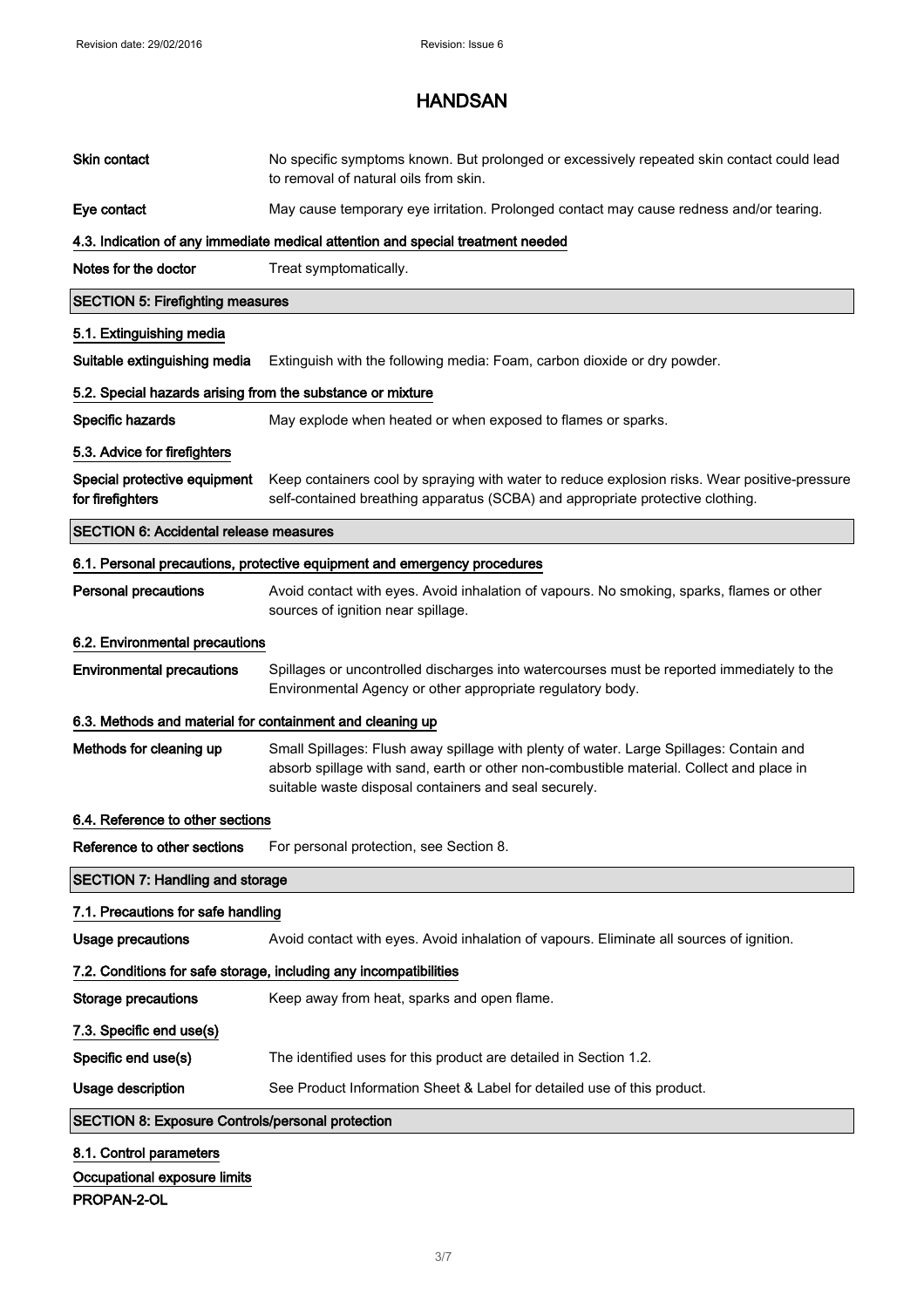Long-term exposure limit (8-hour TWA): WEL 400 ppm 999 mg/m<sup>3</sup> Short-term exposure limit (15-minute): WEL 500 ppm 1250 mg/m<sup>3</sup> WEL = Workplace Exposure Limit

#### 8.2. Exposure controls

| Appropriate engineering<br>controls | All handling should only take place in well-ventilated areas.               |
|-------------------------------------|-----------------------------------------------------------------------------|
| Eye/face protection                 | None required if care is taken not to splash in eyes when pouring or using. |
| Hand protection                     | Hand protection not required.                                               |
| Other skin and body<br>protection   | None required.                                                              |
| <b>Respiratory protection</b>       | Respiratory protection not required.                                        |

#### SECTION 9: Physical and Chemical Properties

### 9.1. Information on basic physical and chemical properties

| Appearance                                  | Liquid.                                                                                                             |  |
|---------------------------------------------|---------------------------------------------------------------------------------------------------------------------|--|
| Colour                                      | Clear. Colourless.                                                                                                  |  |
| Odour                                       | Alcoholic.                                                                                                          |  |
| pH                                          | pH (concentrated solution): 5.5                                                                                     |  |
| <b>Melting point</b>                        | $< -10^{\circ}$ C                                                                                                   |  |
| Initial boiling point and range             | 85 - 90°C @ 760 mm Hg                                                                                               |  |
| Flash point                                 | Measured using test method, PMCC (Pensky-Martens closed cup).<br>$19^{\circ}$ C .                                   |  |
| <b>Relative density</b>                     | $0.864 \ @ 20^{\circ}$ C                                                                                            |  |
| Solubility(ies)                             | Soluble in water.                                                                                                   |  |
| 9.2. Other information                      |                                                                                                                     |  |
| Other information                           | None.                                                                                                               |  |
| <b>SECTION 10: Stability and reactivity</b> |                                                                                                                     |  |
| 10.1. Reactivity                            |                                                                                                                     |  |
| Reactivity                                  | There are no known reactivity hazards associated with this product.                                                 |  |
| 10.2. Chemical stability                    |                                                                                                                     |  |
| <b>Stability</b>                            | No particular stability concerns.                                                                                   |  |
| 10.3. Possibility of hazardous reactions    |                                                                                                                     |  |
| Possibility of hazardous<br>reactions       | See sections 10.1, 10.4 & 10.5                                                                                      |  |
| 10.4. Conditions to avoid                   |                                                                                                                     |  |
| <b>Conditions to avoid</b>                  | Avoid heat, flames and other sources of ignition.                                                                   |  |
| 10.5. Incompatible materials                |                                                                                                                     |  |
| Materials to avoid                          | No specific material or group of materials is likely to react with the product to produce a<br>hazardous situation. |  |
|                                             |                                                                                                                     |  |

#### 10.6. Hazardous decomposition products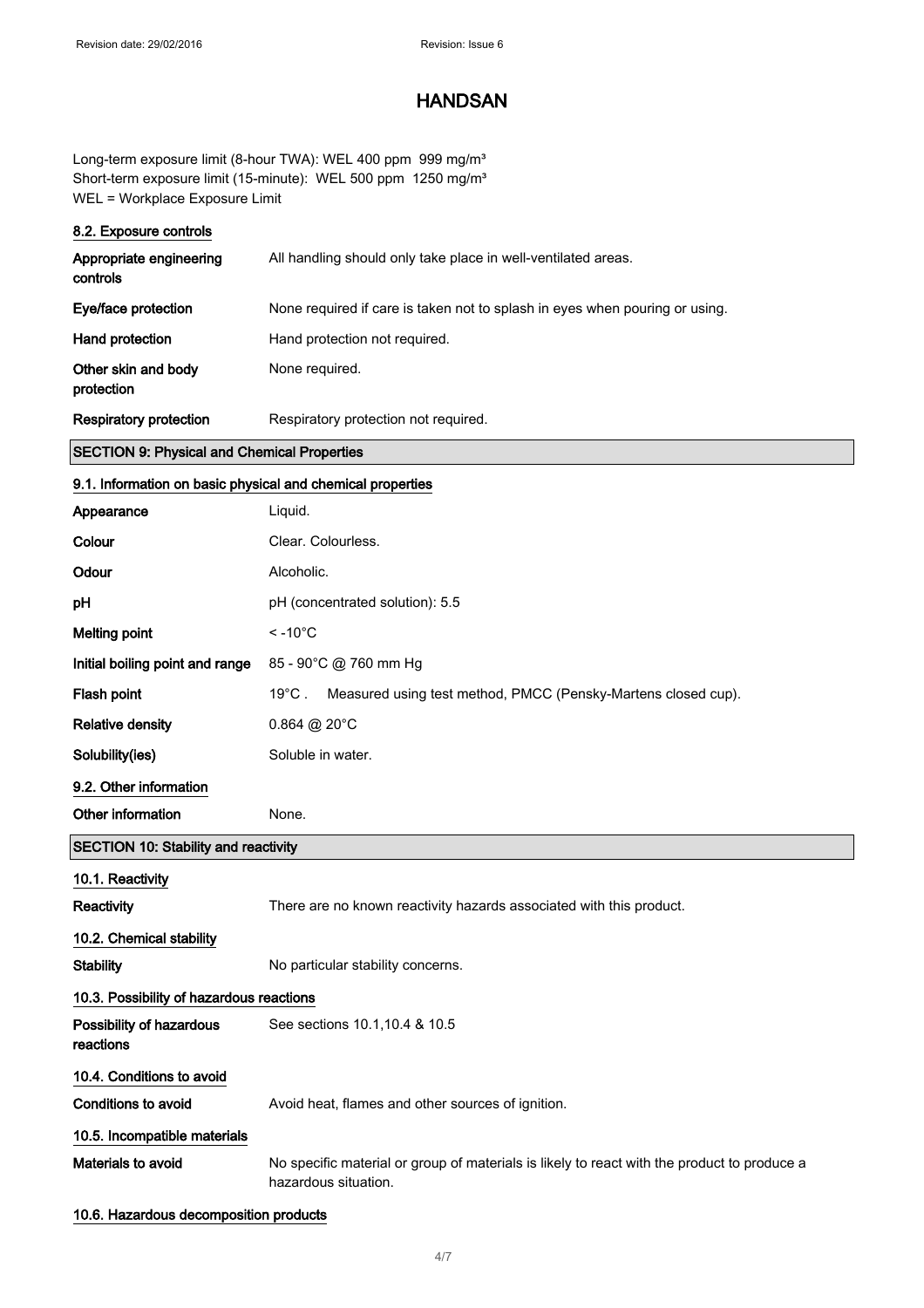| Hazardous decomposition<br>products          | No known hazardous decomposition products.                                                                                                                                                                                                                                               |  |
|----------------------------------------------|------------------------------------------------------------------------------------------------------------------------------------------------------------------------------------------------------------------------------------------------------------------------------------------|--|
| <b>SECTION 11: Toxicological information</b> |                                                                                                                                                                                                                                                                                          |  |
| 11.1. Information on toxicological effects   |                                                                                                                                                                                                                                                                                          |  |
| <b>Toxicological effects</b>                 | We have not carried out any animal testing for this product. Any ATE figures quoted below are<br>from Toxicity Classifications that have been carried out using ATE (Acute Toxicity Estimate)<br>Calculation Method using LD50 or ATE figures provided by the Raw Material Manufacturer. |  |
| Other health effects                         | Low oral toxicity, but ingestion may cause irritation of the gastro-intestinal tract.                                                                                                                                                                                                    |  |
| <b>SECTION 12: Ecological Information</b>    |                                                                                                                                                                                                                                                                                          |  |
| Ecotoxicity                                  | Not regarded as dangerous for the environment.                                                                                                                                                                                                                                           |  |
| 12.1. Toxicity                               |                                                                                                                                                                                                                                                                                          |  |
| <b>Toxicity</b>                              | We have not carried out any Aquatic testing, therefore we have no Aquatic Toxicity Data<br>specifically for this product. The Aquatic Toxicity Data, where provided by the raw material<br>manufacturer for ingredients with aquatic toxicity, can be made available on request.         |  |
| 12.2. Persistence and degradability          |                                                                                                                                                                                                                                                                                          |  |
|                                              | Persistence and degradability This product, at use dilutions, is readily broken down in biological effluent treatment plants.                                                                                                                                                            |  |
| 12.3. Bioaccumulative potential              |                                                                                                                                                                                                                                                                                          |  |
| <b>Bioaccumulative potential</b>             | The product does not contain any substances expected to be bioaccumulating.                                                                                                                                                                                                              |  |
| 12.4. Mobility in soil                       |                                                                                                                                                                                                                                                                                          |  |
| <b>Mobility</b>                              | Not known.                                                                                                                                                                                                                                                                               |  |
| 12.5. Results of PBT and vPvB assessment     |                                                                                                                                                                                                                                                                                          |  |
| Results of PBT and vPvB<br>assessment        | This product does not contain any substances classified as PBT or vPvB.                                                                                                                                                                                                                  |  |
| 12.6. Other adverse effects                  |                                                                                                                                                                                                                                                                                          |  |
| Other adverse effects                        | Not known.                                                                                                                                                                                                                                                                               |  |
| <b>SECTION 13: Disposal considerations</b>   |                                                                                                                                                                                                                                                                                          |  |
| 13.1. Waste treatment methods                |                                                                                                                                                                                                                                                                                          |  |
| <b>Disposal methods</b>                      | Small amounts (less than 5 Litres) of unwanted product may be flushed with water to sewer.<br>Larger volumes must be sent for disposal by approved waste contractor. Rinse out empty<br>container with water and consign to normal waste.                                                |  |
| <b>SECTION 14: Transport information</b>     |                                                                                                                                                                                                                                                                                          |  |
| 14.1. UN number                              |                                                                                                                                                                                                                                                                                          |  |
| UN No. (ADR/RID)                             | 1987                                                                                                                                                                                                                                                                                     |  |
| UN No. (IMDG)                                | 1987                                                                                                                                                                                                                                                                                     |  |
| UN No. (ICAO)                                | 1987                                                                                                                                                                                                                                                                                     |  |
| 14.2. UN proper shipping name                |                                                                                                                                                                                                                                                                                          |  |
| Proper shipping name<br>(ADR/RID)            | ALCOHOLS, N.O.S. (isopropanol)                                                                                                                                                                                                                                                           |  |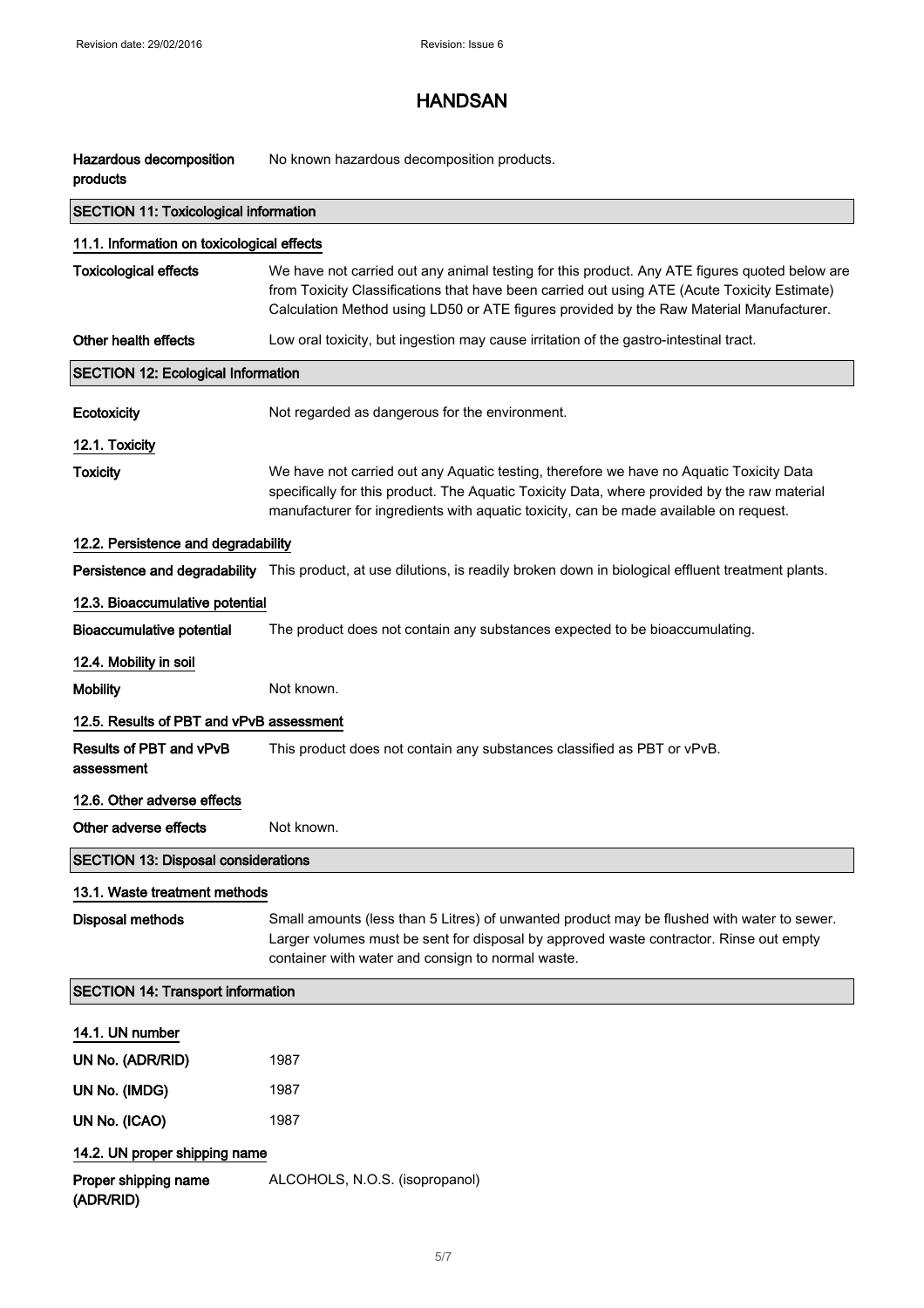|                                                             | Proper shipping name (IMDG) ALCOHOLS, N.O.S. (isopropanol)                      |
|-------------------------------------------------------------|---------------------------------------------------------------------------------|
|                                                             | Proper shipping name (ICAO) ALCOHOLS, N.O.S. (isopropanol)                      |
| 14.3. Transport hazard class(es)                            |                                                                                 |
| <b>ADR/RID class</b>                                        | Class 3: Flammable liquids.                                                     |
| <b>ADR/RID label</b>                                        | 3                                                                               |
| <b>IMDG class</b>                                           | Class 3: Flammable liquids.                                                     |
| ICAO class/division                                         | Class 3: Flammable liquids.                                                     |
| <b>Transport labels</b>                                     |                                                                                 |
|                                                             |                                                                                 |
| 14.4. Packing group                                         |                                                                                 |
| ADR/RID packing group                                       | Ш                                                                               |
| <b>IMDG packing group</b>                                   | Ш                                                                               |
| ICAO packing group                                          | Ш                                                                               |
| 14.5. Environmental hazards                                 |                                                                                 |
| Environmentally hazardous substance/marine pollutant<br>No. |                                                                                 |
| 14.6. Special precautions for user                          |                                                                                 |
| EmS                                                         | $F-E$ , S-D                                                                     |
| <b>Tunnel restriction code</b>                              | (D/E)                                                                           |
|                                                             | 14.7. Transport in bulk according to Annex II of MARPOL and the IBC Code        |
| Annex II of MARPOL 73/78<br>and the IBC Code                | Transport in bulk according to Not relevant. for a packaged product.            |
| <b>SECTION 15: Regulatory information</b>                   |                                                                                 |
|                                                             | 15.1. Safety, health and environmental regulations/legislation specific for the |

## for the substance or mixture EU legislation Safety Data Sheet prepared in accordance with REACH Commission Regulation (EU) No 453/2010 (which amends Regulation (EC) No 1907/2006). The product is as classified under GHS/CLP- Regulation (EC) No 1272/2008 classification, labelling & packaging of substances & mixtures. Ingredients are listed with classification under both CHIP - Directive 67/548/EEC -

classification, packaging & labelling of dangerous substances & GHS/CLP- Regulation (EC) No 1272/2008 classification, labelling & packaging of substances & mixtures.

#### 15.2. Chemical safety assessment

No chemical safety assessment has been carried out as not applicable as this product is a mixture.

### SECTION 16: Other information